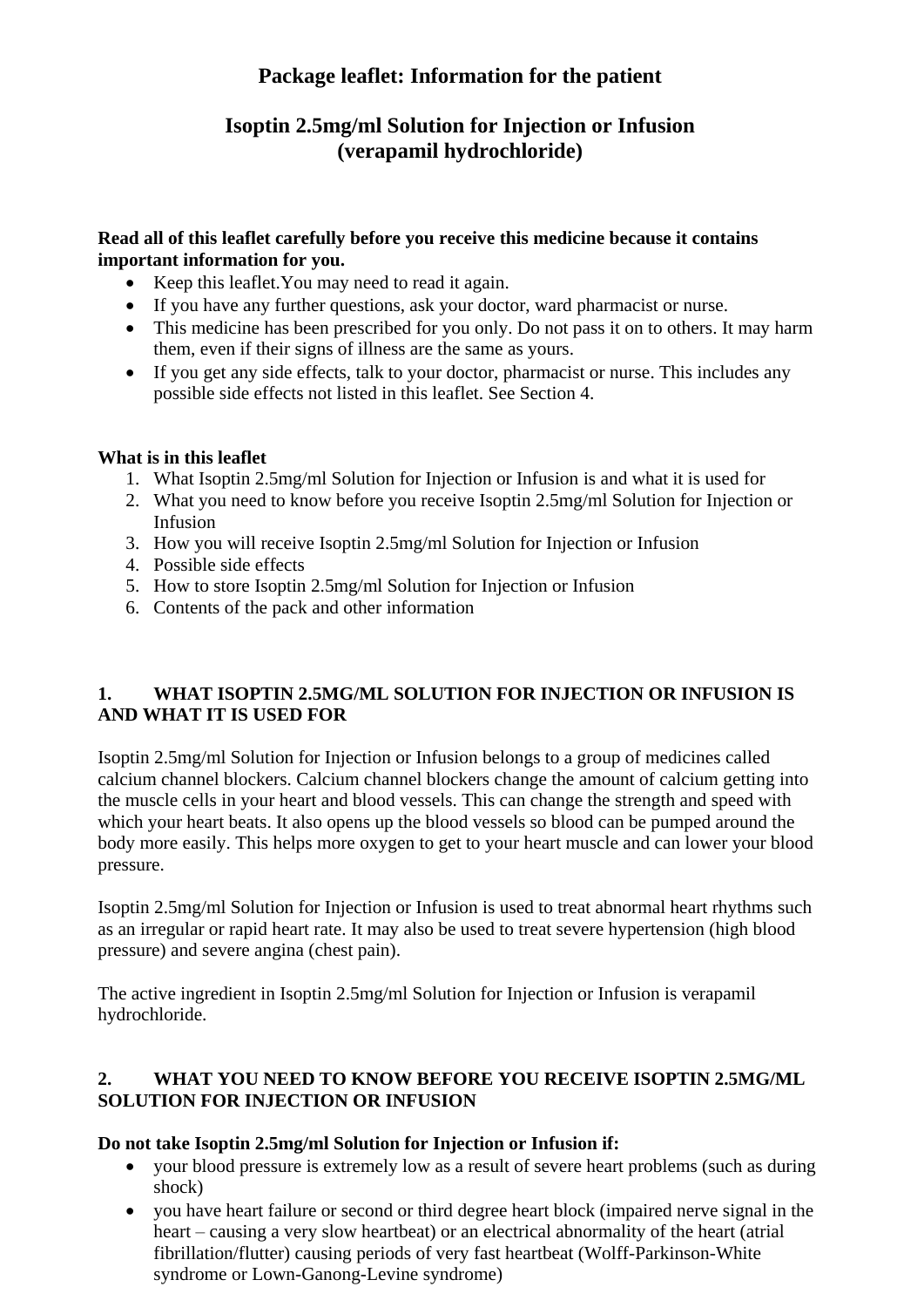- you have problems with your heart valves or 'sick sinus syndrome' (irregular heartbeat) and do not have a pacemaker
- you are being treated with injectable beta-blockers
- you are sensitive (allergic) to verapamil or any of the ingredients in the tablets (See Section 6)
- you are pregnant or planning to become pregnant
- you are being treated with ivabradine (for heart conditions)

### **Warnings and precautions**

### **Talk to your doctor before taking Isoptin 2.5mg/ml Solution for Injection or Infusion if:**

- you have ever suffered from heart failure, or first degree AV block or an irregular heart beat
- you have very low blood pressure
- you have liver or kidney disease
- you have any neuromuscular diseases e.g. myasthenia gravis, Lambert-Eaton Syndrome or advanced Duchenne muscular dystrophy

#### **Other medicines and Isoptin 2.5mg/ml Solution for Injection or Infusion Tell your doctor if you are taking, have recently taken, or might take any of the following medicines:**

- Beta-blockers used to treat high blood pressure and heart conditions (these include propranolol and metoprolol)
- Alpha blockers used to treat high blood pressure, heart conditions and prostate disorders (these include prazosin and terazosin)
- Medicines known as 'statins' such as atorvastatin, lovastatin, simvastatin used to lower cholesterol levels
- Any other medicine for high blood pressure or an abnormal heart beat (arrhythmia) such as flecainide, quinidine, digoxin, digitoxin and disopyramide
- Medicines used to treat depression (including the herbal product St John's Wort), anxiety or psychosis. These may include imipraimine, buspirone and lithium
- glyburide, used to treat certain types of diabetes
- aspirin, a non-steroidal anti-inflammatory painkiller (NSAID) used to relieve pain and reduce fever
- midazolam, used as a sedative or anaesthetic
- Medicines known as immunosuppressants such as ciclosporin, sirolimus, everolimus and tacrolimus. These are used to prevent organ transplant rejection
- Theophylline used to treat asthma
- Doxorubicin, an anti-cancer medicine
- Cimetidine, used to treat indigestion or stomach ulcers
- Rifampicin, used to treat tuberculosis and other types of infection
- Carbamazepine or Phenobarbital (Phenobarbitone). These medicines are used as anticonvulsants
- Ritonavir, used to treat HIV
- Erythromycin, clarithromycin and telithromycin, used to treat types of infection
- Colchicine or sulfinpyrazone used to treat gout
- Almotriptan, used to treat migraine
- Dabigatran, used to thin the blood
- Ivabradine, used to treat heart conditions
- medicines known as "direct oral anticoagulants" such as dabigatran, apixaban, rivaroxaban and edoxaban
- metformin. Verapamil may decrease the glucose-lowering effect of metformin.

# **Isoptin 2.5mg/ml Solution for Injection or Infusion with food and drink and alcohol**

Do **NOT** drink grapefruit juice whilst taking Isoptin 2.5mg/ml Solution for Injection or Infusion as it can effect the absorption of this medicine. This does not occur with other fruit juices such as orange, apple or tomato juice.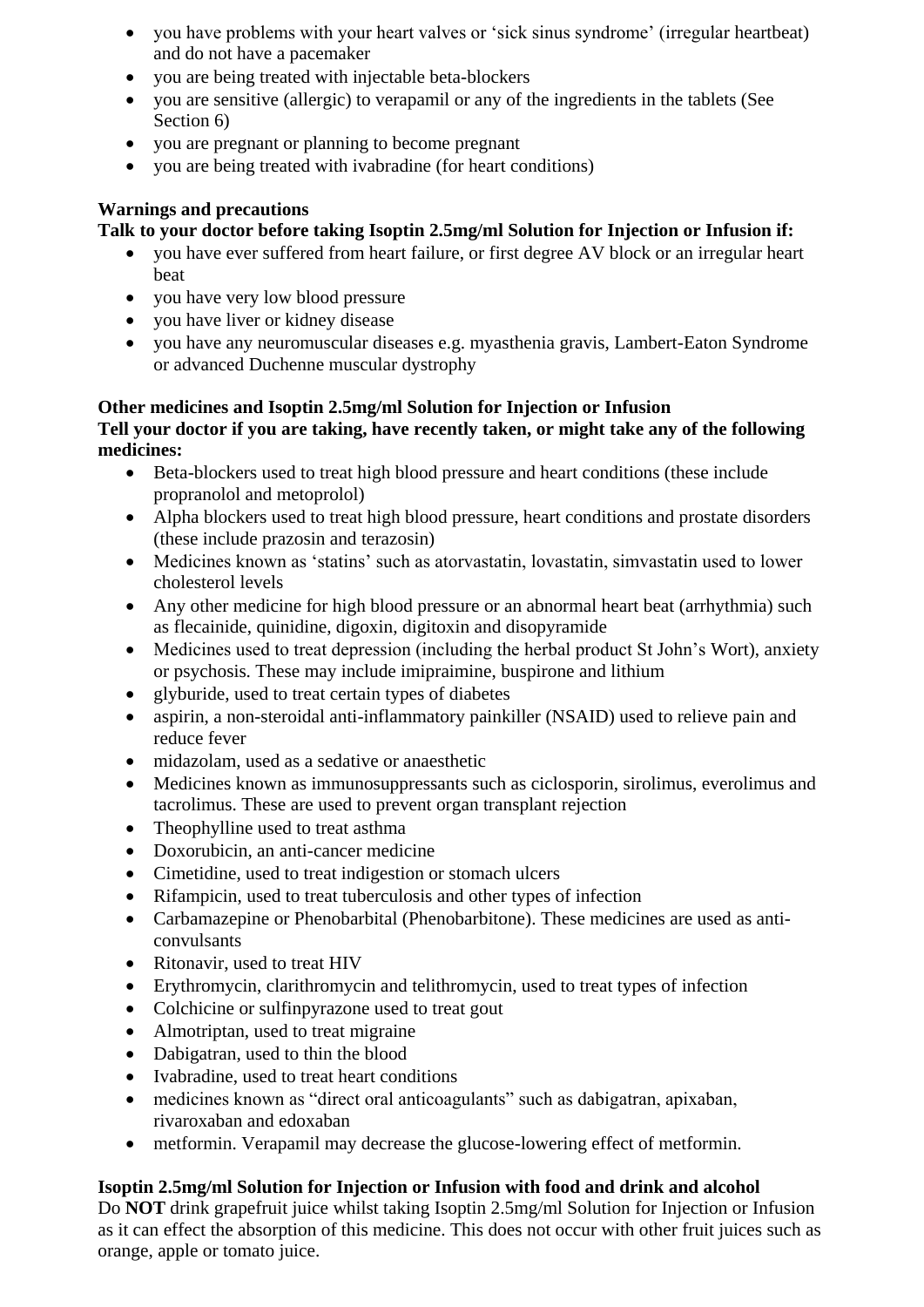### **Pregnancy, breast feeding and fertility**

Please discuss with your doctor if you are pregnant, planning to become pregnant or are breast feeding.

### **Driving and using machines**

Do **NOT** drive, operate machinery or do anything that requires you to be alert, until you know how the medicine affects you.

Isoptin can make some people feel dizzy and tired.

### **Isoptin 2.5mg/ml Solution for Injection or Infusion contains sodium**

This medicine contains less than 1 mmol sodium (23 mg) per 2ml ampoule, that is to say essentially 'sodium-free'.

#### **3. HOW YOU WILL RECEIVE ISOPTIN 2.5MG/ML SOLUTION FOR INJECTION OR INFUSION**

Isoptin 2.5mg/ml Solution for Injection or Infusion is given to you by injection into a vein (Intravenously). This will be carried out by a doctor.

The dose will vary according to your condition. This will be decided by the doctor. The medical team in the hospital may monitor your blood pressure and ECG (the electrical activity of the heart) throughout your treatment. The usual doses are as follows

#### **Adults**:

5 mg by slow intravenous injection over a period of 2 minutes.

If necessary, an extra 5 mg may be injected after 5 to 10 minutes. The solution may then be given as an infusion at a dose of 5-10mg per hour, on average up to a total dose of 100mg per day.

For elderly patients the dose should be administered over at least 3 minutes.

#### **Children:**

Newborns; 0.75 to 1 mg (0.3 to 0.4 ml of injection solution). Infants: 0.75 to 2 mg (0.3 to 0.8 ml of injection solution). Aged 1–5 years: 2 to 3 mg (0.8 to 1.2 ml of injection solution). Aged 6–14 years: 2.5 to 5 mg (1 to 2 ml of injection solution).

#### **Intravenous infusion in hypertensive crisis (severe high blood pressure):**

Initially 0.05-0.1 mg/kg per hour. This dose may be increased, if necessary, after 30-60 minutes.The average total dose is up to 1.5 mg/kg per day.

This medicinal product contains less than 1 mmol sodium (23 mg) per 2 ml vial, i.e. essentially 'sodium-free'

# **4. POSSIBLE SIDE EFFECTS**

Like all medicines, this medicine can cause side effects, although not everybody gets them.

#### **If you experience any of the following rare side effects tell your doctor IMMEDIATELY:**

- Yellowing of the skin or eyes, a fever or tenderness around the tummy. These are signs that your liver may not be functioning as well as usual
- Palpitations, chest pains for the first time or chest pains becoming more frequent, swollen ankles, hot and painful hands or feet
- Unexpected wheezing, difficulty breathing, swelling of the mouth, lips or tongue or severe skin rash. These may be symptoms of an allergic reaction.

#### **Common (may affect up to 1 in 10 people)**

• Dizziness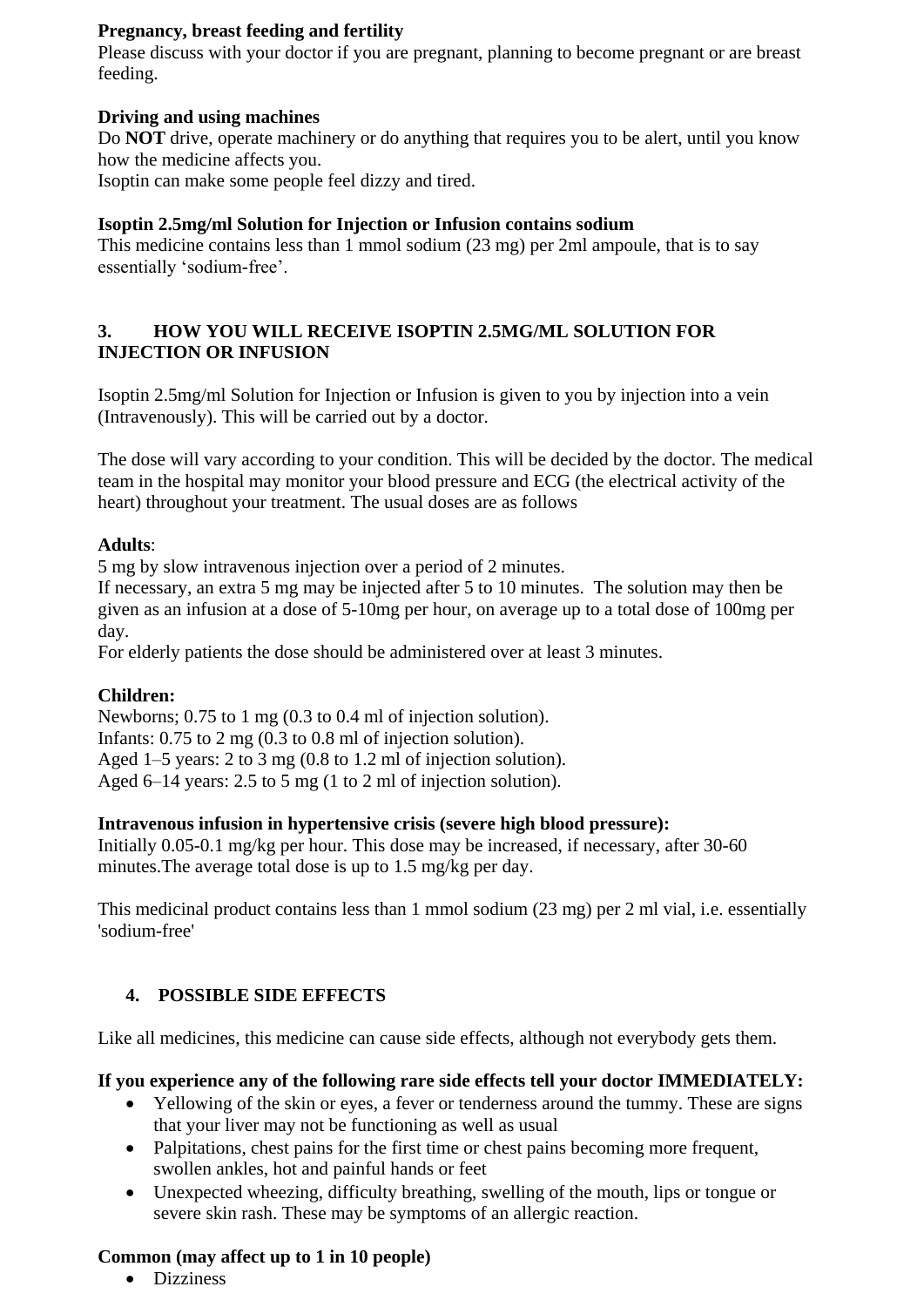- Headache
- slow heartbeat
- flushing
- low blood pressure
- constipation
- nausea (feeling sick)
- swollen feet or ankles

# **Uncommon (may affect up to 1 in 100 people)**

- irregular or fast heartbeat
- stomach pain
- tiredness

### **Rare (may affect up to 1 in 1,000 people)**

- a tingling or prickling feeling on the skin
- tremor
- drowsiness
- a ringing sound in the ears (tinnitus)
- being sick
- sweating a lot more than usual

# **Other side effects (frequency cannot be estimated from the available data)**

- allergic reactions
- movement disorders
- paralysis
- seizures
- high potassium levels
- nervousness
- vertigo
- heart attack
- heart failure
- unusual heartbeat
- flushing of the face or neck
- burning pain, redness and swelling of the hands, feet or other extremities
- difficulty breathing
- stomach discomfort
- swollen gums which start to spread over the teeth
- bowel obstruction
- hepatitis (inflammation of the liver) symptoms of which include feeling or being sick,
- loss of appetite, fever, weakness, tiredness, and stomach pain
- swelling of the mouth, lips or tongue or severe skin rash
- rash
- hair loss (alopecia)
- itching
- aches and pains in the joints and/or muscles and muscle weakness
- kidney problems
- impotence
- breast enlargement or swelling
- greater than normal amounts of prolactin (female hormone) in the blood that causes the
- breasts to produce/leak milk
- increase in liver enzymes

# **Reporting of side effects**

If you get any side effects, talk to you doctor or pharmacist. This includes any possible side effects not listed in this leaflet. You can also report side effects directly via HPRA Pharmacovigilance, Website: www.hpra.ie. By reporting side effects you can help provide more information on the safety of this medicine.